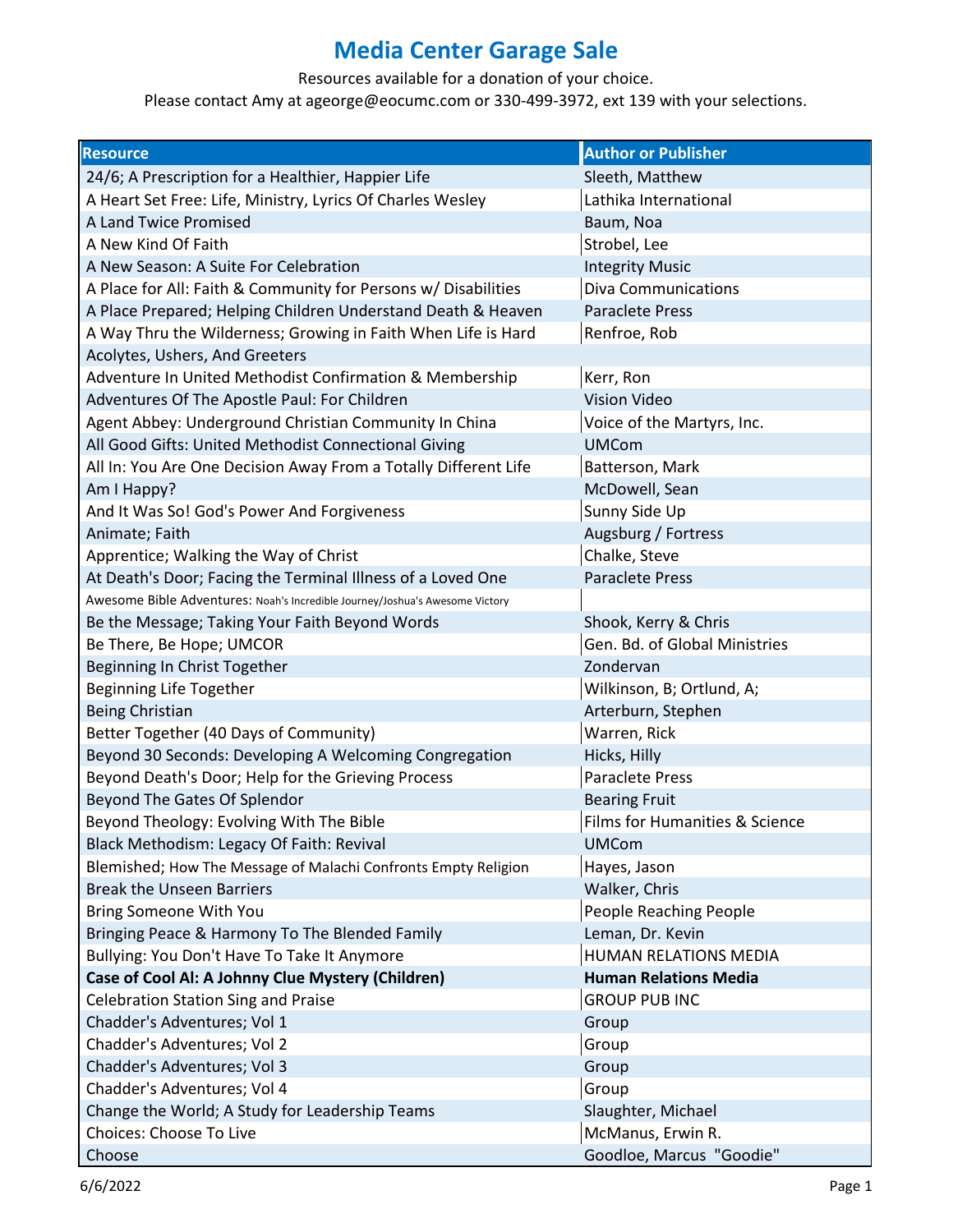Resources available for a donation of your choice.

| <b>Resource</b>                                              | <b>Author or Publisher</b>        |
|--------------------------------------------------------------|-----------------------------------|
| Christian Life & Witness Course                              | <b>Billy Graham Evangelistic</b>  |
| Christmas Volume #1                                          | bluefish tv                       |
| Clips 1                                                      |                                   |
| Clips <sub>2</sub>                                           |                                   |
| Clips of the UMC making a difference                         |                                   |
| Cliques: Where Do You Fit In?                                | <b>HUMAN RELATIONS MEDIA</b>      |
| Close Encounters; A Fair Chase Venture into the Heart of God | Cruise, Jason                     |
| Confronting Death: A Christian Approach To The End Of Life   | Wangerin, Walter Jr.              |
| Connecting In Christ Together                                | Zondervan                         |
| Connections: The Power of Prayer                             | Abingdon                          |
| Courageous Living Bible Study                                | <b>B &amp; H Publishing Group</b> |
| Crave                                                        | McManus, Erwin R.                 |
| Creating a Culture of Continual Improvement                  | Stanley, Andy                     |
| <b>Creating Personal Spiritual Momentum</b>                  | Groeschel, Craig                  |
| <b>Creation Chronicles</b>                                   | Ted & Lee                         |
| Crisis 101; Back to the Basics                               | Morgan, Robert                    |
| Crisis Care: Hope For The Hurting                            | Wright, H. Norman                 |
| Daring Faith; the Key to Miracles                            | Warren, Rick                      |
| Darwin's Dilemma                                             | Illustra Media                    |
| Dealing W/ Today's Teens: Seminar 4 Parents & Youth Workers  | Gregston, Mark                    |
| Deny Yourself                                                | Chan, Lisa                        |
| <b>Desiring God</b>                                          | Piper, John                       |
| Developing Your Shape To Serve Others                        | Wilkinson, B.; Stowell J.;        |
| Devotion To Jesus: The Divinity Of Christ                    | Hurtado, Dr. Larry                |
| Do Something; Make Your Life Count                           | McPherson, Miles                  |
| Doing Good Well; Serve Your Neighbor                         | Lewis Center for Church           |
| Don't Waste Your Life                                        | Piper, John                       |
| Dug Down Deep; Building Your Life on Truths that Last        | Harris, Joshua                    |
| <b>East Ohio Shared Ministry</b>                             | Vargo, Jessica                    |
| Ed's Story: The 7-Film Collection                            | Dobson, Ed                        |
| <b>Effective Stewardship</b>                                 | Stotts, Dave                      |
| Egalité for All: Haitian Revolution                          | <b>PBS</b>                        |
| Elements Volume #4: Moving Images For Worship                | Highway / Zondervan / YS          |
| <b>Emerging Voices, Emerging Church</b>                      |                                   |
| Empowered; Equipping Everyone for Relational Evangelism      | Pippert, Rebecca Manley           |
| <b>Empty Promises</b>                                        | Wilson, Pete                      |
| <b>Equipping Life-Changing Leaders</b>                       | Donahue, Bill                     |
| Escape From Fiery Furnace/ Lot's Amazing Adventure           | <b>Total Living Network</b>       |
| Essentials Volume 3, # 6: Video Illustrations For Sermons    | Southern Baptist Convention       |
| <b>Everything Is Spiritual</b>                               | Bell, Rob                         |
| Everything Must Change: Jesus, Global Crises, & Hope         | McClaren, Brian D.                |
| Evidence For Heaven: A Biblical And Scientific Examination   | <b>Grizzly Adams</b>              |
| <b>Experience Life</b>                                       | Briscoe, Pete                     |
| Experiencing God: Faith Basics For The Contemporary Church   | <b>Luther Productions</b>         |
| Explore; Alpha Introduction                                  | Haith, Jaime                      |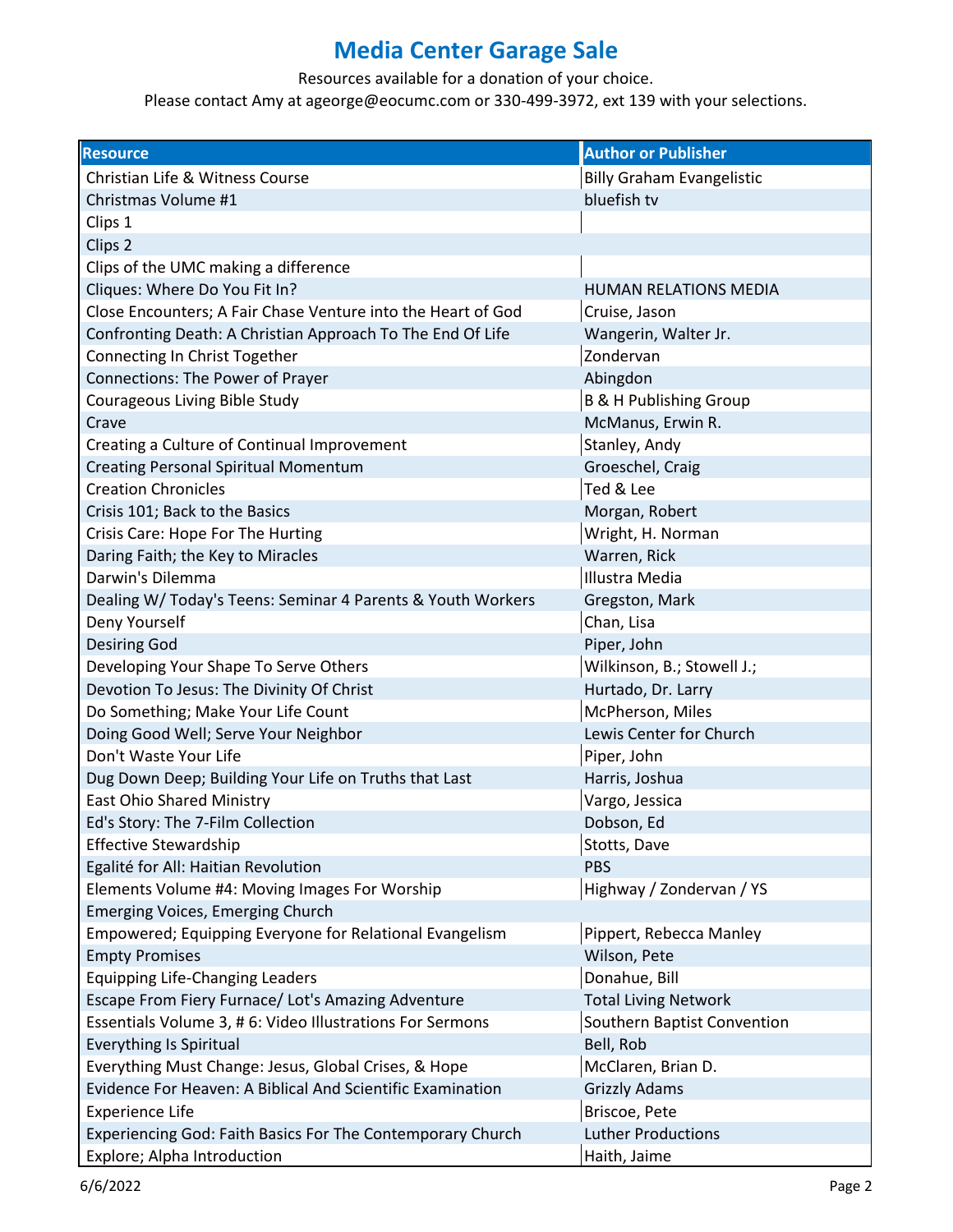Resources available for a donation of your choice.

| <b>Resource</b>                                                              | <b>Author or Publisher</b>  |
|------------------------------------------------------------------------------|-----------------------------|
| Exploring The Sacred In Death And Dying                                      | DelBene, Ron                |
| <b>Extravagant Generosity</b>                                                | Reeves, M & Tyler, J        |
| <b>Facing Forever</b>                                                        | Church Initiative           |
| Faith & Jesus                                                                | Strobel, Lee                |
| Faithful And Wise: Being A Good Steward                                      | <b>Paraclete Press</b>      |
| Falling in Love with Jesus Again; The Book of Matthew                        | Russell, Bob                |
| Family 101 - Back to the Basics                                              | <b>Grace Products</b>       |
| Family Secrets: The Healing Power of Truth                                   | Group                       |
| Fathering 101; Be The Dad                                                    | <b>Grace Products</b>       |
| Fatherless; Moving Past the Pain of Absent/Imperfect Parent                  | Miller, Donald              |
| Finding Hope In Recovery: Families Living With Addiction                     | Vision Video / Mennonite    |
| Finding Your Way Back to God; Five Awakenings to New Life                    | Ferguson, Jon               |
| First Place 4 Health                                                         | <b>Gospel Light</b>         |
| Firsthand Faith; Discovering A Faith of Your Own                             | Shook, Ryan & Josh          |
| Five Dysfunctions Of A Team                                                  | Lencioni, Patrick           |
| Footprints On Our Heart; Coping after Miscarriage, Stillbirth, Newborn Death | <b>Paraclete Press</b>      |
| For Women Only, for Men Only, and for Couples Only                           | Feldhahn, Jeff              |
| Forget Me Not: The Anne Frank Story                                          | <b>Grace Products</b>       |
| Fresh Air: The Holy Spirit for an Inspired Life                              | Levison, John R.            |
| Froggy World: Where All Your Dreams Come True                                | Zonderkids/Focus on the     |
| <b>Fully Alive</b>                                                           | Davis, Ken                  |
| Funding Your Congregation's Future; Building a Hopeful Financial Future      | Lewis Center for Church     |
| Funding Your Congregation's Future; Funding Ministry in Changing Times       | Lewis Center for Church     |
| Funding Your Congregation's Vision; Congregational Giving Profile            | Lewis Center for Church     |
| Funding Your Congregation's Vision; Fostering a Culture of Generosity        | Lewis Center for Church     |
| Future Grace: The Purifying Power of the Promises of God                     | Piper, John                 |
| Gaining and Sustaining Momentum                                              | Stanley, Andy               |
| Generosity; How God's Radical Grace Makes Us Givers                          | Keller, Timothy             |
| God As He Longs For You To See Him                                           | Ingram, Chip                |
| God Encounter; The Mystery and Reality of God's Presence                     | Layne, Tamrat               |
| God of Wonders                                                               | <b>Eternal Productions</b>  |
| <b>God Provides</b>                                                          | Abingdon                    |
| God, Why?: Teachings From The Tsunamis                                       | <b>UMCom &amp; Board of</b> |
| <b>GodQuest</b>                                                              | McDowell, Sean              |
| God's Transforming Mission in the 21st Century                               |                             |
| God's Trombones: A Trilogy Of African-American Poems                         | Johnson, James Weldon       |
| Going Public With Your Faith: Becoming A Spiritual Influence                 | Peel, William Carr &        |
| Good to Great; 10 Practices Great Christians Have In Common                  | Ingram, Chip                |
| <b>Gospel Shaped Work</b>                                                    | Nelson, Tom                 |
| Gravity and Gladness: The Pursuit of God in Corporate Worship                | Piper, John                 |
| <b>Great Lakes Discoveries Curriculum</b>                                    | Schriemer, Peter            |
| Green No. 1: Dealing With Temptation                                         | Cerullo, Ben                |
| Green No. 2: Power Of The Tongue                                             | Cerullo, Ben                |
| Green No. 3: Consequences Of Sin                                             | Cerullo, Ben                |
| Green No. 4: Who You Are In Christ                                           | Steelroots                  |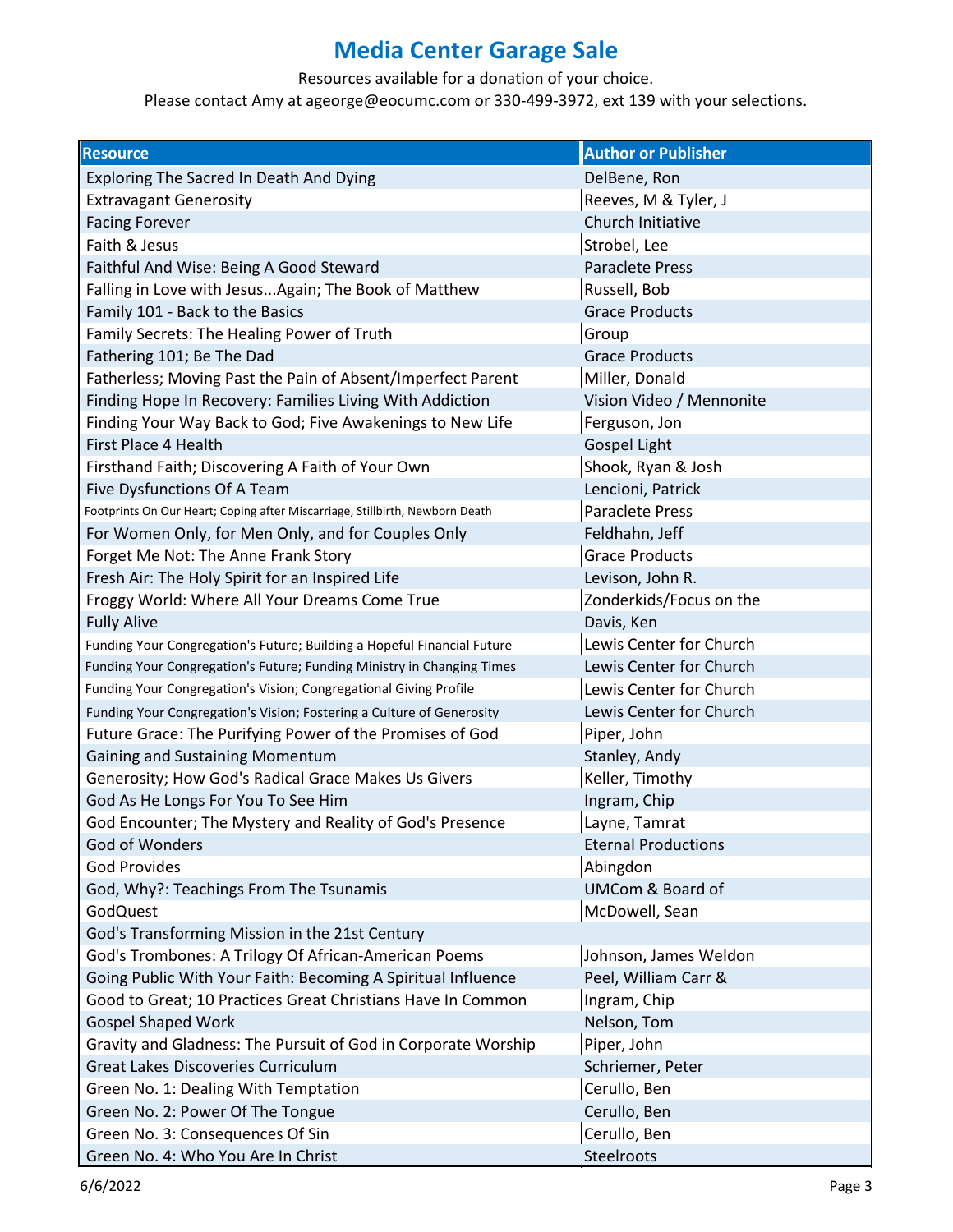Resources available for a donation of your choice.

| <b>Resource</b>                                                       | <b>Author or Publisher</b>     |
|-----------------------------------------------------------------------|--------------------------------|
| Green No. 5: Going To The Root                                        | Cerullo, Ben                   |
| Green No. 6: Idolatry                                                 | Cerullo, Ben                   |
| Grow In The Lord!: Sing And Learn The Word!                           | <b>Integrity Music</b>         |
| Growing In Christ Together                                            | Zondervan                      |
| <b>Growing Through Grief</b>                                          | Clinebell, Howard              |
| Growing To Be Like Christ                                             | Ortberg J.; Ortland A.; Fields |
| H <sub>2</sub> o A Journey Of Faith                                   | Idleman, Kyle                  |
| Half the Sky; Turning Oppression into Opportunity for Women Worldwide |                                |
| Handbook For Multisensory Worship                                     | Miller, Kim & Ginghamsburg     |
| Have a New Family by Friday                                           | Leman, Dr. Kevin               |
| Have A New Kid By Friday: Change Child's Attitude In 5 Days           | Leman, Dr. Kevin               |
| Have The Funeral; God's Plan For Your Past                            | MacDonald, James               |
| <b>Hawaiian Adventures Curriculum</b>                                 | Schriemer, Peter               |
| Healing Years: Surviving Incest And Child Sexual Abuse                | <b>KB Films</b>                |
| Heaven is For Real                                                    | Burpo, Todd                    |
| Help! I'm A Small Group Leader                                        | Polich, Laurie & The Skit Guys |
| <b>Helping Children Grieve</b>                                        | Ford, Khris                    |
| <b>Helping Parents Grieve</b>                                         | Ford, Khris & D'Arcy, Paula    |
| Hero Of Hoppers Landing                                               | Zonderkids & Focus on          |
| Higher Love; Discovering God's Design for Your Marriage               | Focus on the Family            |
| Highway Video #6                                                      | <b>Highway Videos</b>          |
| Highway Video #9                                                      | <b>Highway Videos</b>          |
| History, Culture, and Faith in Latin America                          | United Methodist Women         |
| Holidays & Occasions #2: Easter: Holiday Worship                      | bluefishtv                     |
| Holidays & Occasions #2: Celebrations 2: Holiday                      | bluefishtv                     |
| Holidays & Occasions: Celebrations: Holiday Worship                   | bluefishtv                     |
| Holidays & Occasions: Christmas: Holiday Worship                      | bluefishtv                     |
| Holidays & Occasions: Easter: Holiday Worship                         | bluefishtv                     |
| Holidays & Occasions: Thanksgiving: Holiday Worship                   | bluefishtv                     |
| Hoodwinked; Ten Myths Moms Believe & Why We All Need to Knock It Off  | Ehman, Karen                   |
| <b>Hope Lives</b>                                                     | Van Schooneveld, Amber         |
| How Great Is Our God                                                  | Giglio, Louie                  |
| How To Rebuild Your Broken World                                      | Ingram, Chip                   |
| How's Your Soul? Why Everything That Matters Starts W/ the Inside You | Smith, Judah                   |
| Humor Prescription: Care For The Caregiver                            | Metcalf, C.W.                  |
| I Am Second                                                           | Bender, Doug                   |
| I Am: Getting To Know God                                             | Nasser, David                  |
| I Love You More                                                       | Parrott, Drs. Les & Leslie     |
| If We Are the Body; EOC Annual Conference 2011                        |                                |
| Illustrate Volume #2                                                  | McManus, Erwin R.              |
| iMarriage; Transforming Your Expectations                             | Stanley, Andy                  |
| Impact: Leave A Mark                                                  | McManus, Erwin R.              |
| In Remembrance: Their Last Supper Together                            | Grace Products/ Walk to        |
| Inside Out Living; What Jesus Says About Living Beyond Yourself       | Witt, Lance                    |
| Inside Out Living; What Jesus Says About Living In Pursuit of God     | Witt, Lance                    |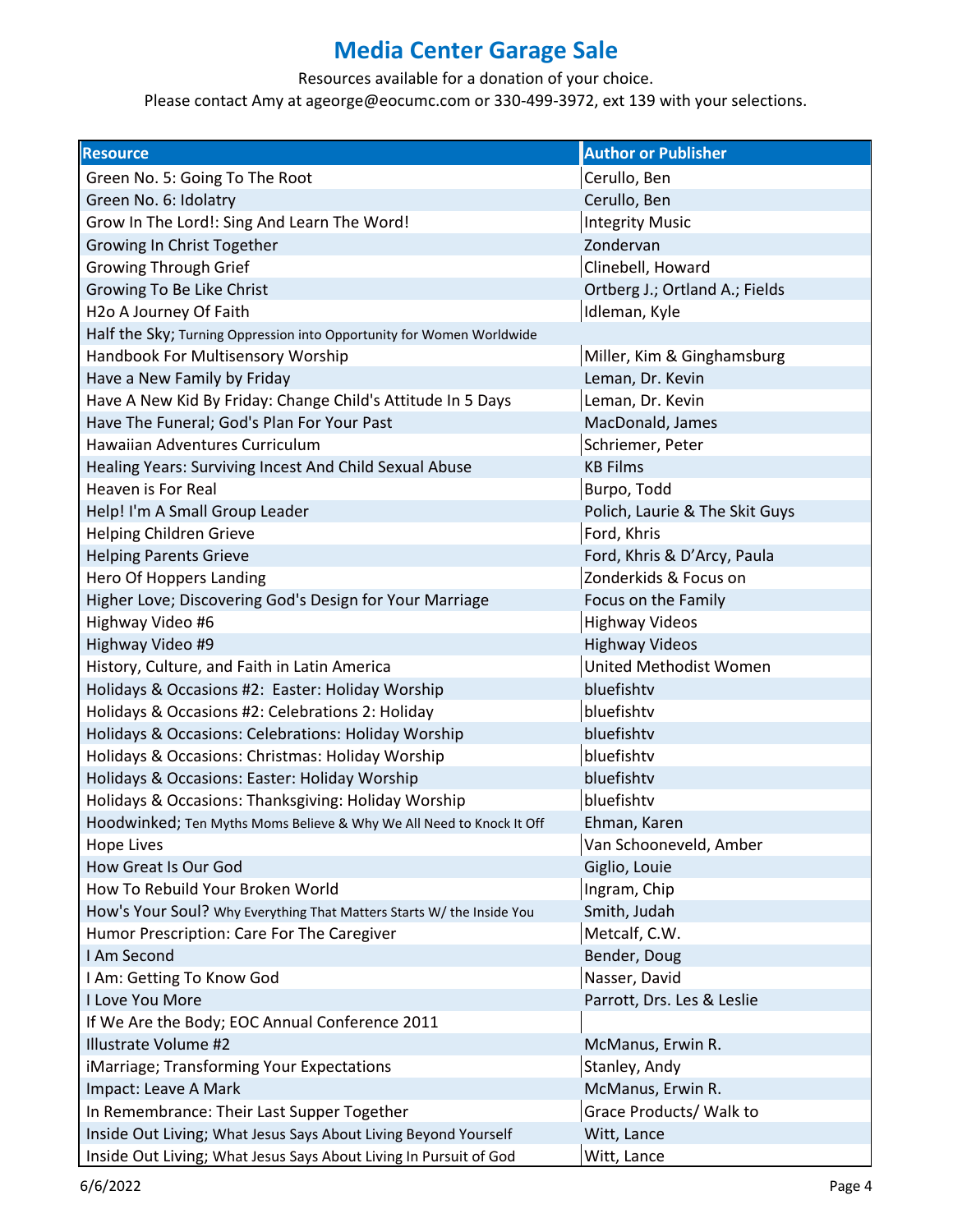Resources available for a donation of your choice.

| <b>Resource</b>                                                        | <b>Author or Publisher</b>  |
|------------------------------------------------------------------------|-----------------------------|
| It: How Churches & Leaders Can Get & Keep It                           | Groeschel, Craig            |
| It's Not What You Think; Why Christianity is So Much More              | Bethke, Jefferson           |
| Jesus                                                                  | <b>Inspirational Films</b>  |
| Jesus & Paul, Rome & America; Replacing Roman Empire w/ Kingdom of God | Crossan, John Dominic       |
| Jesus' Amazing Miracles / David's Mighty Battle                        | <b>Total living Network</b> |
| Jesus Apprentice; Doing What Jesus Did                                 | Kirby, Jeff                 |
| Jesus for the Non-Religious                                            | Spong, John Shelby          |
| Jesus is Real!                                                         | <b>Tadpole Tails</b>        |
| Jesus Prom; Life Gets Fun When You Love People Like God                | Weece, Jon                  |
| Jesus Roast                                                            |                             |
| Jesus, Bombs & Ice Cream                                               | Claiborne, Shane & Ben      |
| Jesus; Man, Messiah, or More?                                          | Discovery House             |
| John Wesley: The Preacher                                              | <b>BBC</b>                  |
| John Wesley: The Proud Methodist                                       | Miller, Dr. James E.        |
| Joseph: The Hard Life                                                  | Duford, Rob                 |
| Journey In Mission: United Methodist Women                             | <b>Women's Division</b>     |
| Journey Through The Psalms                                             | Hopkins, Dr. Denise         |
| Journey Through the Shadows                                            | <b>Paraclete Press</b>      |
| Journey to Jesus: Building Christ-Centered Friendships w/ Muslims      | Oksnevad, Roy               |
| Kids on Mission                                                        | Abingdon                    |
| Knowing God: Making God the Main Thing                                 | Reisman, Kimberly Dunham    |
| Last Chance Detectives: Escape From Fire Lake                          | Tyndale                     |
| Last Chance Detectives: Legend Of The Desert Bigfoot                   | Tyndale                     |
| Last Chance Detectives: Mystery Lights Of Navaho Mesa                  | Tyndale                     |
| Lead Your Family Like Jesus                                            | Blanchard, Ken              |
| Leadership By The Book: Interviews On Leadership                       | Blanchard, Ken              |
| Leadership Essentials: Becoming a Great Staff                          | Stanley, Andy               |
| Leadership Essentials: Five Big Ideas For Today's Church               | Stanley, Andy               |
| Leadership Essentials: Leading In Uncertain Times                      | Stanley, Andy               |
| Leadership from the Heart: Learning to Lead with Love and Skill        | Cartmill, Carol & Yvonne    |
| Leadership: An Art Of Possibility                                      | Zander, Ben                 |
| Leading From Your Strengths                                            | Trent, John & Cox, Rodney   |
| Leading Worship: Creating Flow                                         | Baloche, Paul               |
| Lifetree: Facing Your Fears                                            | <b>Group Publishing</b>     |
| Lifetree; Authentic Forgiveness                                        | <b>Group Publishing</b>     |
| Lifetree; Experiencing Purpose & Meaning in Life                       | <b>Group Publishing</b>     |
| Lifetree; Finding Hope When Challenges Come                            | <b>Group Publishing</b>     |
| Lifetree; Making Bold Choices                                          | <b>Group Publishing</b>     |
| Lifetree; Other Faiths: What Christians Really Need to Know            | <b>Group Publishing</b>     |
| Lifetree; When Relationships Get Messy                                 | <b>Group Publishing</b>     |
| Liquid: Fork In The Road                                               | Pries, Jeff & Ward, John    |
| Liquid: Mirror Image                                                   | Pries, Jeff & Ward, John    |
| Living by the Book Video Series: 7-part condensed Series               | Hendricks, Howard           |
| Living Your Strengths Journey                                          | Winseman, Albert            |
| Lost In Woonsocket                                                     | A & E                       |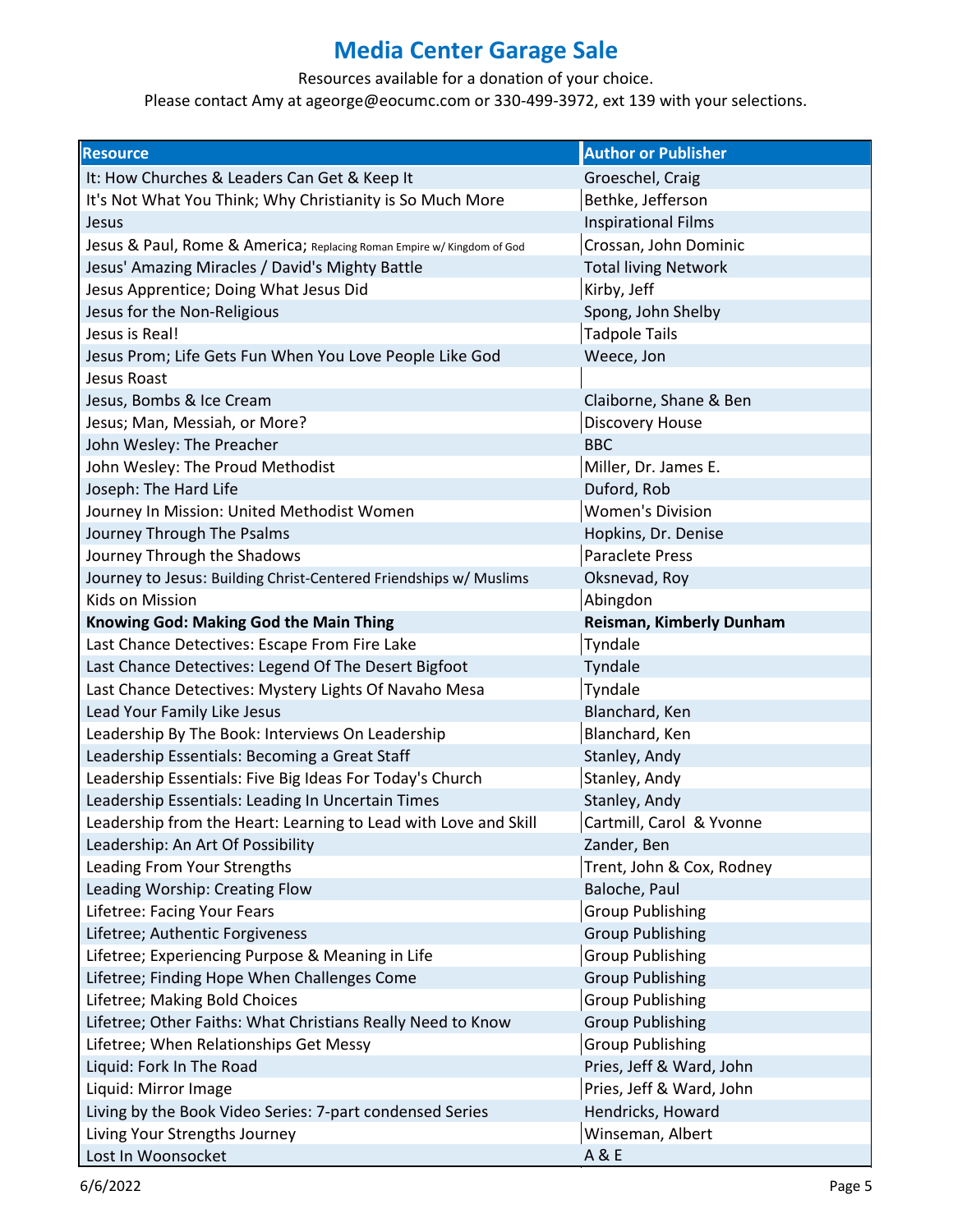Resources available for a donation of your choice.

| <b>Resource</b>                                                                  | <b>Author or Publisher</b>   |
|----------------------------------------------------------------------------------|------------------------------|
| Love Is Patient                                                                  | <b>Paraclete Press</b>       |
| Love Thy Neighbor                                                                | Toonacious                   |
| Love-Powered Parenting; Loving Your Kids the Way Jesus Loves You                 | Holladay, Tom & Chaundel     |
| Making Children Mind Without Losing Yours                                        | Leman, Dr. Kevin             |
| Making Good Choices: Keys to Good Decisions                                      | Human Relations Media        |
| Making The Most Of Marriage                                                      | Leman, Dr. Kevin             |
| Mcgee And Me! Recharged Volume #1                                                | <b>Tyndale House</b>         |
| Mcgee And Me! Recharged Volume #2                                                | <b>Tyndale House</b>         |
| Mcgee And Me! Recharged Volume #3                                                | <b>Tyndale House</b>         |
| Mcgee And Me! Recharged Volume #4                                                | <b>Tyndale House</b>         |
| Men Are Like Waffles Women Are Like Spaghetti                                    | Farrel, Bill & Pam           |
| MK5; What on Earth Am I Here For?                                                | <b>Saddleback Resources</b>  |
| Momentum For Life                                                                | Slaughter, Michael           |
| Moo Too: A New Brand Of Funny                                                    | <b>Bluefish TV</b>           |
| Moooooo!: Funny Illustrations                                                    | <b>Bluefish TV</b>           |
| Mother's & Father's Day Volume #1                                                | <b>Bluefish TV</b>           |
| Mr. Henry's Wild & Wacky Bible Stories! Vol 1                                    | Peretti, Frank               |
| <b>Music Styles</b>                                                              | Baloche, Paul                |
| Mysticism, Empowerment & Resistance                                              | Borg, Marcus, Chittister,    |
| Named By God                                                                     | Van Norman, Kasey            |
| Namesake: When God Rewrites Your Story                                           | LaGrone, Jessica             |
| No Plan B                                                                        | Phillips, Todd               |
| Not For Sale                                                                     |                              |
| Not of This World                                                                | Chan, Lisa                   |
| Nothing But Nets                                                                 | <b>UMCom</b>                 |
| Ocean Adventures Vol. 1; Whales, Waves, Ocean                                    | Schriemer, Peter             |
| On the Road with Jesus: Teaching and Healing                                     | Witherington III, Ben        |
| One Way Love; Inexhaustible Grace for a Exhausted World                          | Tchividjian, Tullian         |
| <b>OneTimeBlind</b>                                                              | onetimeblind                 |
| Outflow Pastor's Kit: Everyday Outreach For Everyday                             | Sjogren, Steve & Ping, David |
| <b>Outflow: Outreach For Kids</b>                                                | Sjogren, Steve & Ping, David |
| <b>Overcoming Emotions That Destroy</b>                                          | Ingram C.; Ortberg J.;       |
| Overcoming: An Aspiring Jazz Singer Loses Her Hearing                            | Harvey, Mindy                |
| Parables Of Jesus                                                                | <b>Vision Video</b>          |
| Parenting Your Teenager: A Biblical Look At Parenting                            | Parrott, Drs. Les & Leslie   |
| Patriotic Volume #1                                                              | <b>Bluefish TV</b>           |
| Paul In Rome: Ancient Truth For Today's Culture                                  | Nasser, David                |
| Paul The Apostle: What Culture Doesn't Want You To Hear                          | Nasser, David                |
| Perfectly Imperfect; Character Sketches from Old Testament                       | Busic, David A.              |
| PLACE: Under 20 Student Assessment Tool                                          | McSwain, Jay                 |
| Play w/ Fire; Discovering Fierce Faith, Unquenchable Passion & a Life-Giving God | Olthoff, Bianca Juarez       |
| Posers, Fakers, & Wannabes: Unmasking The Real You                               | Manning, Brennan &           |
| Prayer Path: A Christ-centered Labyrinth Experience                              | Group                        |
| Primal; A Quest for the Long Lost Soul of Christianity                           | Batterson, Mark              |
| Prodigal Sons; Modern Parables                                                   | Compas Cinema                |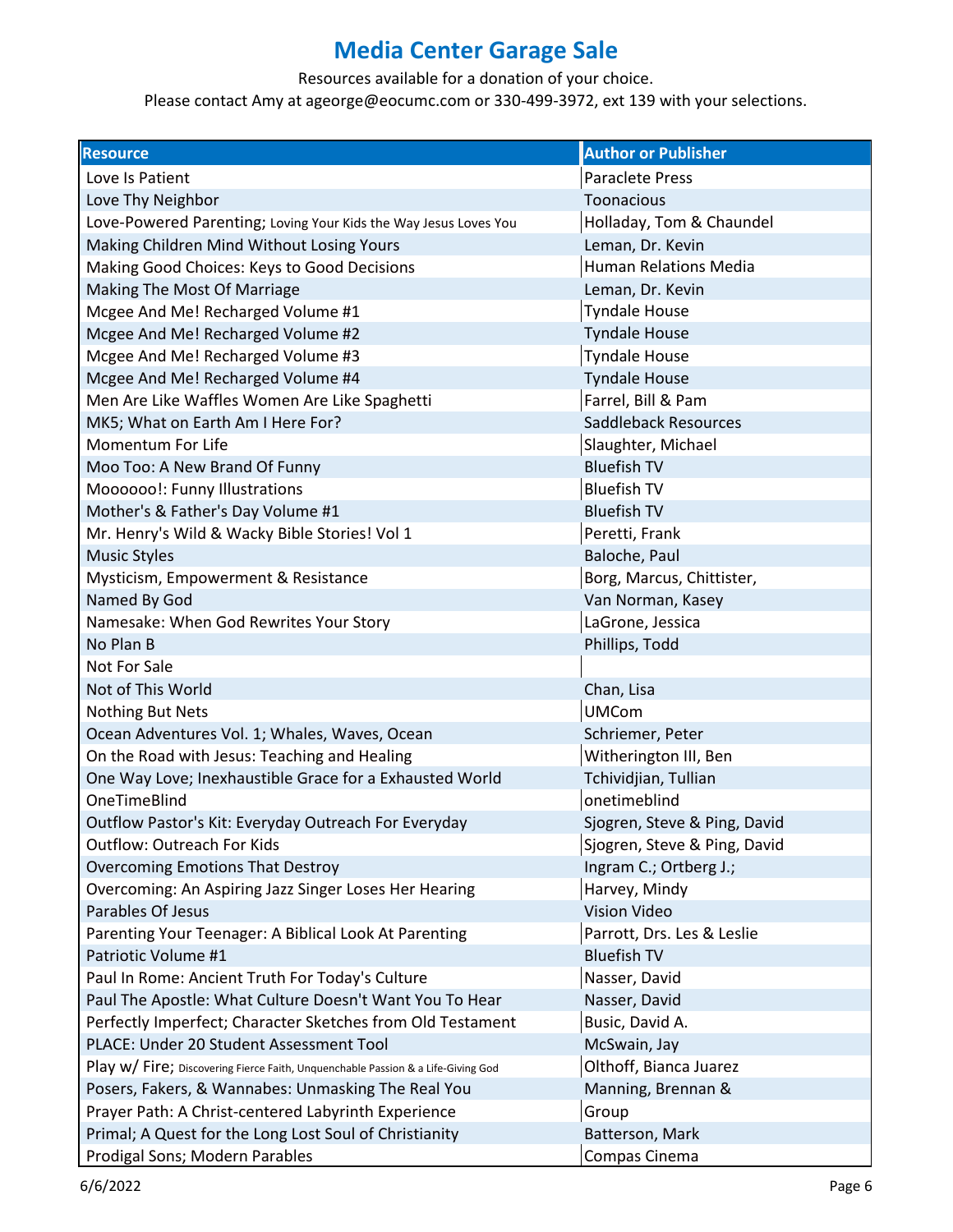Resources available for a donation of your choice.

| <b>Resource</b>                                                       | <b>Author or Publisher</b>  |
|-----------------------------------------------------------------------|-----------------------------|
| Public Jesus; Exposing the Nature of God in Your Community            | Suttle, Tim                 |
| Purpose Driven Life                                                   | Warren, Rick                |
| <b>Pursuing God's Beauty</b>                                          | Feinberg, Margaret          |
| <b>Pursuing God's Love</b>                                            | Feinberg, Margaret          |
| Put The Brakes On Bullying                                            | Landmark Media              |
| Q Society Room: Engaging Post-Christian Culture                       | Zondervaan                  |
| Q Society Room: The Spirituality of Science                           | Zondervaan                  |
| Q Society Room: The Whole Gospel, Revisiting Our Message to the World | Zondervaan                  |
| Q Society Room: Where You Live Matters                                | Zondervaan                  |
| <b>Questioning Capital Punishment</b>                                 | Prejean, Sr. Helen          |
| Questions Of Faith For Youth II                                       | <b>EcuFilm</b>              |
| <b>Questions Of Faith III</b>                                         | EcuFilm                     |
| <b>Questions Of Faith IV</b>                                          | <b>EcuFilm</b>              |
| Questions Of Faith V                                                  | EcuFilm                     |
| Raise Up A Child: A Biblical Portrait Of Parenting                    | Tuttle, Phil                |
| Reach Out; Don't Freak Out                                            | Stier, Greg                 |
| Reaching Others through Worship                                       | Weems, Lovett               |
| Real Conversations; Sharing Your Faith Without Being Pushy            | McKee, Jonathan             |
| <b>Real Relationships</b>                                             | Parrott, Drs. Les & Leslie  |
| Really Bad Girls Of The Bible: Lessons From Less-than-perfect Women   | Higgs, Liz Curtis           |
| Reckless Faith; Embracing a Life without Limits                       | Harney, Kevin G.            |
| Reclaiming Life: Faith, Hope and Suicide Loss                         | Rolheiser, Ronald           |
| Red Hot Faith; Lessons from a Lukewarm Church                         | Bultema, Cindy              |
| Reflections On Psalm 23 For People With Cancer                        | Curtis, Ken                 |
| <b>Reformation Overview</b>                                           | Gateway Films/Vision Video  |
| Regroup: Training Groups To Be Groups                                 | Cloud, Townsend, & Donahue  |
| Renewal Documentary: Stories Religious Environmental Movement         | <b>Renewal Project</b>      |
| Reset; Jesus Changes Everything                                       | Hall, Nick                  |
| <b>ReThink Church</b>                                                 | <b>UMCom</b>                |
| <b>Ripple Effect</b>                                                  | <b>Bluefish TV</b>          |
| Rise Up With Jesus                                                    | Group                       |
| Risk; Are You Willing to Trust God with Everything?                   | Luck, Kenny                 |
| Rob & Rush; Videos that Teach & Entertain                             | <b>Student Life</b>         |
| <b>Rumors of God</b>                                                  | Whitehead, Darren &         |
| Sabbath School Songs                                                  | <b>Cedarmont Kids</b>       |
| Sacred Roads: Exploring the Historic Paths of Discipleship            | Zempel, Heather             |
| Samaritan: Modern Parables Lessons 3 & 4                              | <b>COMPASS CINEMA</b>       |
| Same Kind of Different As Me: A Conversation Kit                      | Hall, Ron                   |
| Samson's Super Strength/God Destoys Tower Of Babel                    | <b>Total Living Network</b> |
| Saying Yes: What is God's Will for Me?                                | Haase, Albert               |
| Searching for Spirituality                                            |                             |
| Seeds* Dirt* Fruit: Object Lessons                                    | Bergwall, Jim               |
| Seek Social Justice: Transforming Lives in Need                       | McManus, Erwin R.           |
| Selling Swimsuits In The Arctic: 7 Simple Keys To Growing Churches    | Hamilton, Adam              |
| Serving Like Christ Together                                          | Zondervan                   |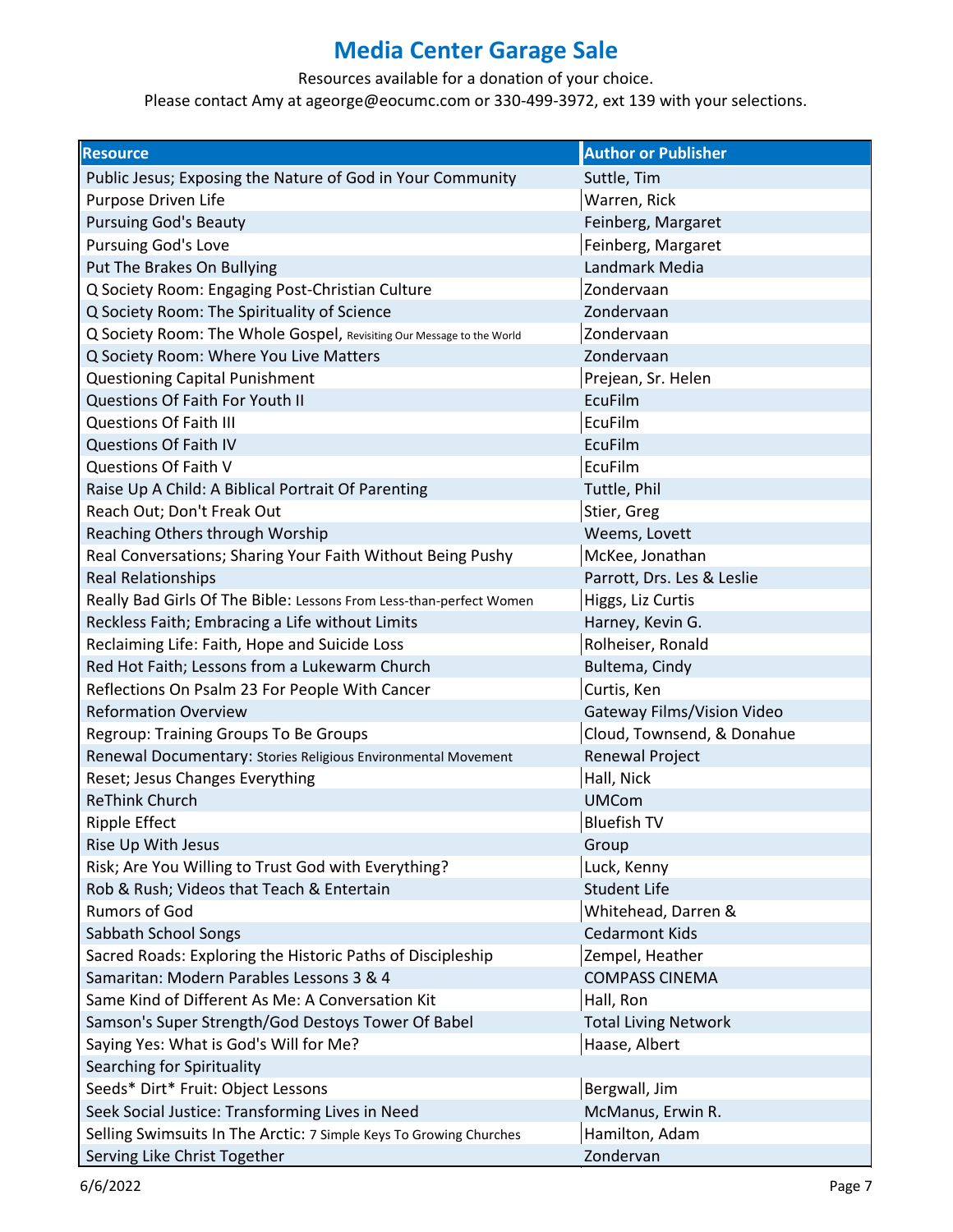Resources available for a donation of your choice.

| <b>Resource</b>                                                          | <b>Author or Publisher</b>   |
|--------------------------------------------------------------------------|------------------------------|
| Sex / Dating                                                             | Dimarco, Michael & Hayley    |
| <b>Sharing Christ Together</b>                                           | Zondervan                    |
| Sharing Your Life Mission Every Day                                      | McManus E.; Kent C.;         |
| Shorts Volume 1                                                          | bluefishtv                   |
| <b>Shorts Volume 2</b>                                                   | bluefishtv                   |
| <b>Shorts Volume 3</b>                                                   | bluefishtv                   |
| Shorts Volume 4                                                          | bluefishtv                   |
| Signs: Wind                                                              | McManus, Erwin R.            |
| Signs: Wood                                                              | McManus, Erwin R.            |
| Simplify; Unclutter Your Soul                                            | Hybels, Bill                 |
| Singing the Unsung                                                       | Bell, John                   |
| Sisters on the Planet                                                    |                              |
| <b>Social Principles</b>                                                 | Thomas, Bishop James S.      |
| Songwriting; The Journey of a Song                                       | Baloche, Paul                |
| Soul Shift Church Resource Kit: The Measure of a Life                    | Deneff, Steve                |
| Soul Shift; A Measure of a Life Transformed - Children                   | DeNeff, Steve & Drury, David |
| Soul Shift; A Measure of a Life Transformed - Youth                      | DeNeff, Steve & Drury, David |
| Soul Surfer; Catch God's Wave For Your Life                              | Outreach                     |
| Spirit Hunger; Filling Our Deep Longing to Connect With God              | Meacham, Gari                |
| Standing in Need; Systemic Poverty in Our Midst                          | <b>UMW</b>                   |
| <b>Still Kicking</b>                                                     | Young, Greg                  |
| Stolen                                                                   | Shook, Kerry                 |
| <b>Storyteller Cafe: The Battle</b>                                      | <b>CBN</b>                   |
| Storyteller Cafe: The Lion's Den                                         | <b>CBN</b>                   |
| <b>Storyteller Cafe: The Rebel</b>                                       | <b>CBN</b>                   |
| Storyteller Cafe: The Secret Plan                                        | <b>CBN</b>                   |
| <b>Storyteller Cafe: The Storm</b>                                       | <b>CBN</b>                   |
| Surrendering To Christ Together                                          | Zondervan                    |
| T.i.m.e. Planning Kit: Together In Ministry Everyday                     | Millard, Kent                |
| Take Control w/ Exercise; Based on Arthritis Foundation Exercise Program | The Arthritis Foundation     |
| Ten Rockin' Rules: Wakin' Up Is Hard To Do                               | <b>Integrity Music</b>       |
| The 7 Experiment                                                         | Hatmaker, Jen                |
| The Apostles' Creed: Knowing What We Believe                             | Tufts, Tom                   |
| The Awakening of Hope: Why We Practice a Common Faith                    | Claiborne, Shane &           |
| The Call: A Mission Suite                                                | <b>Integrity Music</b>       |
| The Death and Resurrection of Jesus                                      | Borg, Marcus                 |
| The Driving Force: Living Life At Full Speed                             | Leuthauser, Karl             |
| The Faith: Given Once For All                                            | Colson, Charles & Lyons,     |
| The Girl's Still Got It                                                  | Higgs, Liz Curtis            |
| The Great Follywood Fizzle                                               | Focus on the Family          |
| The Greatest Story: Bible Introduction                                   | Augsburg / Fortress          |
| The Greatest Story; Jesus                                                | Augsburg / Fortress          |
| The Hole In Our Gospel                                                   | Stearns, Richard             |
| The Jesus Fatwah; Love Your (Muslim) Neighbor as Yourself                | Living the Questions         |
| The Justice Mission                                                      | Hancock, Jim                 |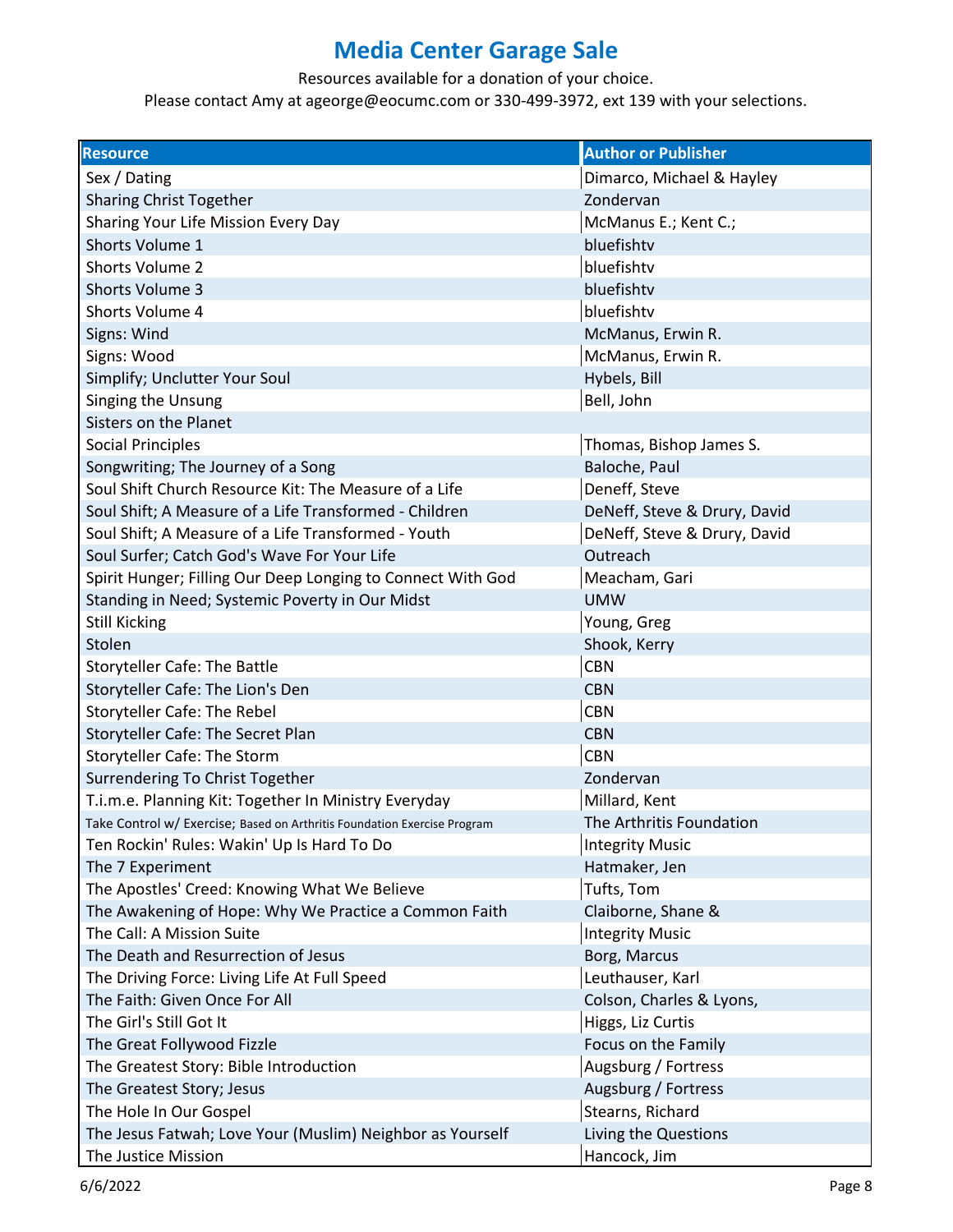Resources available for a donation of your choice.

| <b>Resource</b>                                                        | <b>Author or Publisher</b>      |
|------------------------------------------------------------------------|---------------------------------|
| The Lord's Prayer: A Suite On Prayer                                   | <b>Integrity Music</b>          |
| The Me I Want To Be; Teen Version                                      | Ortberg, John                   |
| The Messiah: Exploring the Words of Jesus                              | Scott, Johnny                   |
| The Miracle of Jesus                                                   |                                 |
| The Organic God                                                        | Feinberg, Margaret              |
| The Prayer of Jabez                                                    | Wilkinson, Bruce                |
| The Present Future: Six Tough Questions For The Church                 | McNeal, Reggie                  |
| The Question Of God; Sigmund Freud and CS Lewis                        | Nicholi, Armand                 |
| The Right Start; Beginning Ministry in a New Setting                   | Lewis Center for Church         |
| The Right Start; Beginning Ministry in a New Setting                   | Lewis Center for Church         |
| The Rose: An Easter Suite                                              | <b>Integrity Music</b>          |
| <b>The Sacred Search</b>                                               | Thomas, Gary                    |
| The Searching Generation: The Spiritual Life Of Twenty-somethings      |                                 |
| The Seven Pillars of Health                                            | Colbert MD, Don & Colbert, Mary |
| The Shout; Finding the Prophetic Voice in Unexpected Places            | Bonner, Hannah Adair            |
| The Story of Jesus; Experience the Life of Jesus as One Seamless Story | Frazee, Randy                   |
| The Story: A Christmas Suite                                           | <b>Integrity Music</b>          |
| The Stranger On The Road To Emmaus                                     | Cross, John                     |
| The System Belongs to God                                              | <b>UMCom</b>                    |
| The Ten Commandments; Laws of the Heart                                | Chittister, Joan                |
| The Testing of Your Faith                                              | Wilkinson, Bruce                |
| The Ultimate Life; Some Things Are Worth More Than Money               | Outreach, Inc                   |
| Things You Can Do                                                      | Landmark                        |
| Think Before You Click: Playing It Safe Online                         | HUMAN RELATIONS MEDIA           |
| Think; Videos That Ask Life's Tough Questions                          | <b>Student Life</b>             |
| This I Know for Sure: Taking God at His Word                           | Mason, Babbie                   |
| <b>Three Simple Questions</b>                                          | Job, Rueben P.                  |
| Through the Corridors of Mission                                       |                                 |
| To Live Is Christ; the Life and Ministry of Paul                       | Moore, Beth                     |
| To Save a Family Leader's Kit                                          | Outreach, Inc.                  |
| <b>Tough Faith Questions</b>                                           | Strobel, Lee                    |
| Transforming Presence; How Being w/ Jesus Changes Everything           | Kentwood Community Church       |
| Trouble With Paris: Following Jesus In A World Of Plastic              | Sayers, Mark                    |
| TrueU 01: Does God Exist?                                              | Meyer, Stephen Dr.              |
| TrueU 02: Is the Bible Reliable?                                       | Meyer, Stephen Dr.              |
| TrueU 03: Who Is Jesus?                                                | Tackett, Del                    |
| Truly Free; Breaking the Snares That So Easily Entangle                | Morris, Robert                  |
| <b>Ultimate Choice</b>                                                 | Laurence, John                  |
| Unchristian: What A New Generation Really Thinks                       | Fermi Project                   |
| Undaunted; Daring to Do What God Calls You to Do                       | Caine, Christine                |
| Unusual Gospel; Unusual Healings                                       | Thomas, Adam                    |
| Unusual Gospel; Unusual Names                                          | Thomas, Adam                    |
| <b>Unusual Gospel; Unusual Questions</b>                               | Thomas, Adam                    |
| Uprising: A Revolution Of The Soul                                     | McManus, Erwin R.               |
| Upside Down Faith; Paul's Challenge to the Colossians & to Us          | Van Blair, Bruce                |